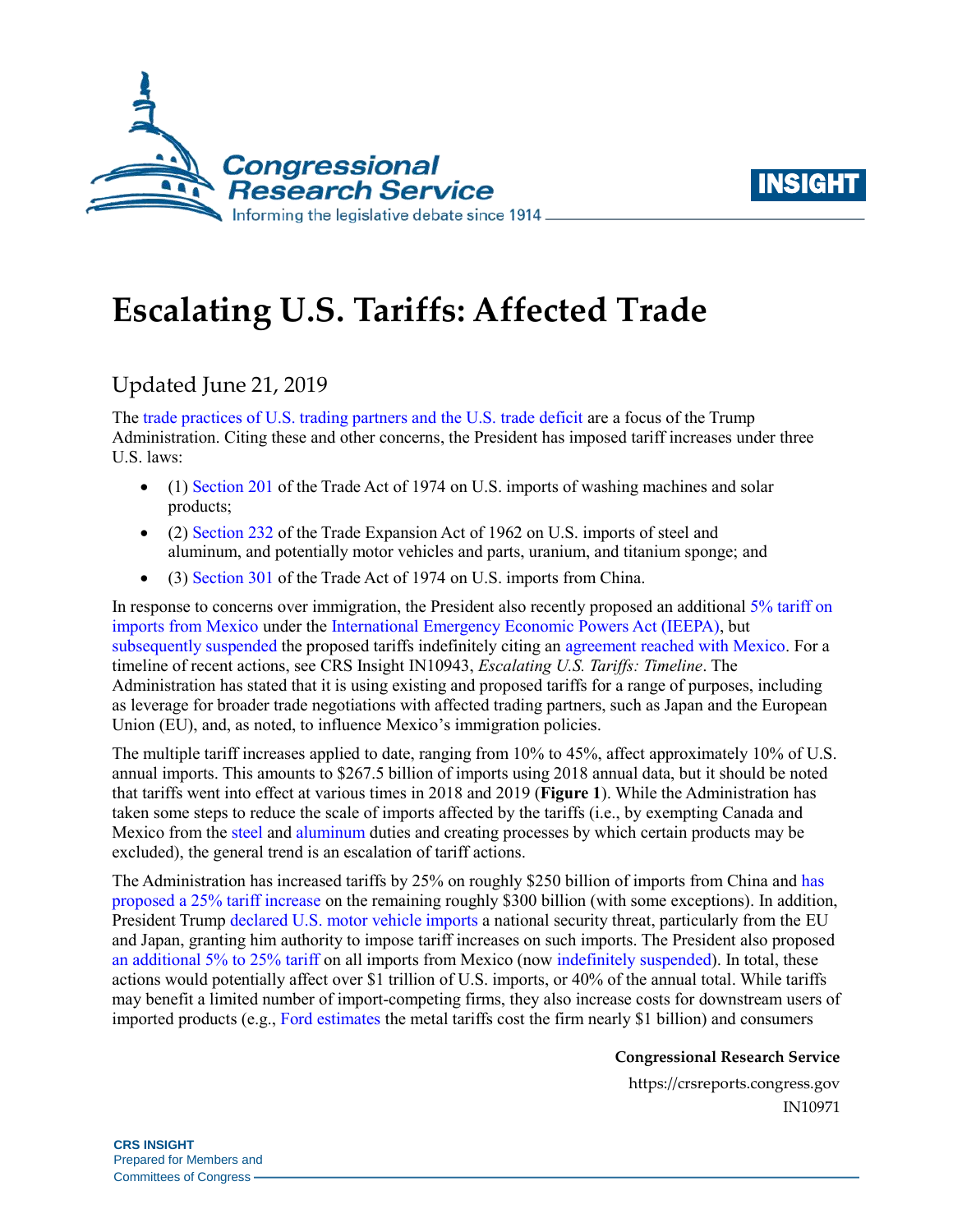(e.g., [research by economists from the](https://libertystreeteconomics.newyorkfed.org/2019/05/new-china-tariffs-increase-costs-to-us-households.html) New York Federal Reserve estimates the tariffs in effect in 2018 cost the average household \$414, which could grow to \$831 with the recent 15% increase on Chinese imports), and may have broader negative effects on the U.S. economy, as well as several policy implications.

<span id="page-1-0"></span>

**Figure 1. Trump Administration Tariffs and Affected Trade**

#### **Source:** CRS calculations with data from U.S. Census Bureau sourced through Global Trade Atlas.

**Notes:** Based on annual 2018 import values. Excludes exempted countries. Motor vehicle and parts import figure includes only U.S. imports from the European Union and Japan, which were the focus of the [President's proclamation](https://www.govinfo.gov/content/pkg/FR-2019-05-21/pdf/2019-10774.pdf) declaring motor vehicle imports a national security threat. Tariff-rate quotas (TRQs) are a form of import restriction in which one tariff applies up to a specific quantity or value of imports and a higher tariff applies above that threshold.

As tariffs act as a tax on foreign-produced goods, they distort price signals, potentially leading to less efficient consumption and production patterns, which may ultimately reduce U.S. and global economic growth rates. As of June 5, 2019, the United States collected \$26.1 billion from the additional taxes paid by U.S. importers, according to U.S. Customs and Border Protection. Increasing tariffs also create a general environment of economic uncertainty, potentially dampening business investment and creating a further drag on growth. Economic estimates of the tariff effects vary, depending on modeling assumptions and the specific set of tariffs considered. Most studies, however, predict declines in GDP growth: the [Congressional Budget Office estimated](https://www.cbo.gov/system/files?file=2019-01/54918-Outlook.pdf) that the tariffs in effect as of December 4, 2018 would lower U.S. GDP on average through 2029 by roughly 0.1 percentage point below a baseline without the tariffs; more recently, the [OECD estimated](http://www.oecd.org/eco/outlook/) that proposed increases on tariffs from China could further reduce U.S. growth by nearly 0.9 percentage points, including negative effects on investment.

Retaliation amplifies the potential effects of the U.S. tariff measures. Retaliatory tariffs in effect cover approximately \$93.2 billion of U.S. annual exports, based on 2018 export data (**[Table 1](#page-2-0)**). Retaliatory tariffs broaden the scope of U.S. industries potentially harmed, targeting those reliant on export markets and sensitive to price fluctuations, such as agricultural commodities. Some [U.S. manufacturers have](https://www.ft.com/content/54a6cc82-7867-11e8-8e67-1e1a0846c475?emailId=5b3156c6acfae500047535d4&segmentId=60a126e8-df3c-b524-c979-f90bde8a67cd)  [announced plans to shift](https://www.ft.com/content/54a6cc82-7867-11e8-8e67-1e1a0846c475?emailId=5b3156c6acfae500047535d4&segmentId=60a126e8-df3c-b524-c979-f90bde8a67cd) production to other countries in order to avoid the tariffs on U.S. exports. Lost market access resulting from the retaliatory tariffs may compound concerns raised by many U.S. exporters that the United States increasingly faces higher tariffs than some competitors in foreign markets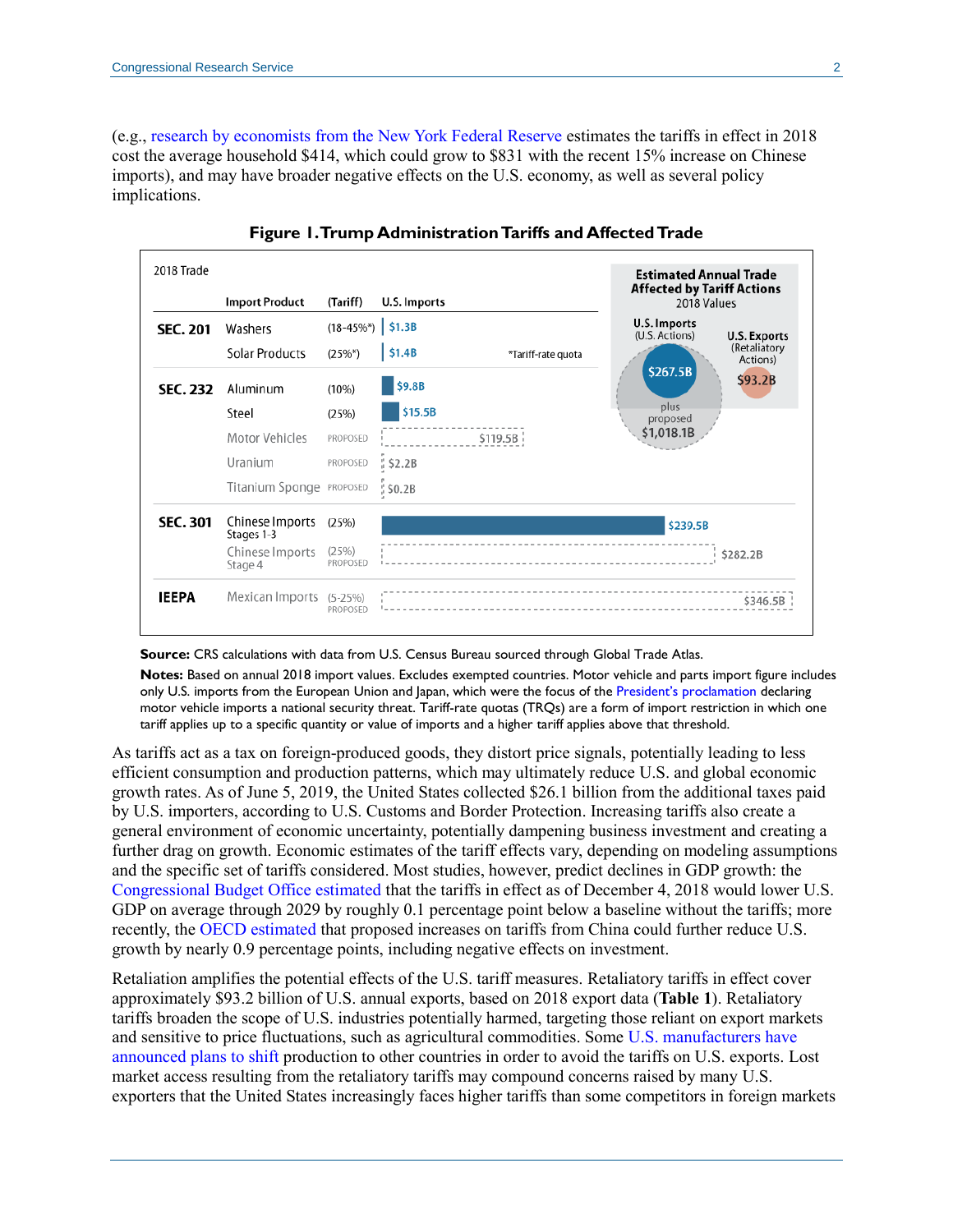as other countries conclude trade liberalization agreements, such as the recently-enacted [EU-Japan FTA](http://ec.europa.eu/trade/policy/in-focus/eu-japan-economic-partnership-agreement/) and th[e TPP-11](https://www.mfat.govt.nz/en/trade/free-trade-agreements/free-trade-agreements-in-force/cptpp/cptpp-overview/) agreement, which include major U.S. trade partners, such as Canada, the EU, Japan, and Mexico. Adverse effects could grow if a tit-for-tat process of retaliation continues and the scale of trade affected increases. China's potential retaliation against another round of U.S. tariffs is limited by the fact that it has already imposed tariff increases on nearly all its U.S. imports, but it could further increase tariffs on the products it has already targeted or impose various punitive nontariff measures on U.S. firms operating in China.

**Table 1. Retaliatory Actions in Effect**

<span id="page-2-0"></span>

| <b>Retaliatory Trade Action</b> |                | <b>U.S. Exports</b><br>(millions, 2018) | <b>Additional</b><br>Tariff | <b>Effective Date</b>           |
|---------------------------------|----------------|-----------------------------------------|-----------------------------|---------------------------------|
| <b>Section 232</b>              | EU             | \$2,893                                 | $10 - 25%$                  | June 25, 2018                   |
|                                 | China          | \$2,522                                 | $15 - 25%$                  | Apr. 2, 2018                    |
|                                 | <b>Turkey</b>  | \$1,771                                 | 4-70%                       | June 21, 2018                   |
|                                 | India          | \$1,427                                 | $10 - 50%$ <sup>a</sup>     | June 16, 2019                   |
|                                 | <b>Russia</b>  | \$430                                   | 25-40%                      | Aug. 6, $2018^{\circ}$          |
|                                 | Total          | \$9,043                                 |                             |                                 |
| <b>Section 301</b>              | China-Stage 1  | \$12,896                                | 25%                         | July 6, 2018                    |
|                                 | China-Stage 2  | \$11,595                                | 25%                         | Aug. 23, 2018                   |
|                                 | China-Stage 3c | \$59,698                                | $5 - 10\%$<br>$5 - 25%$     | Sept. 24, 2018/<br>June 1, 2019 |
|                                 | Total          | \$84,189                                |                             |                                 |
| <b>Overall Total in Effect</b>  |                | \$93,232                                |                             |                                 |

**Source:** CRS calculations based on import data of U.S. trade partner countries sourced from Global Trade Atlas and tariff details from WTO or government notifications.

**Notes:** Canada and Mexico withdrew their retaliation after the Trump Administration exempted both countries from the Section 232 steel and aluminum duties.

- <span id="page-2-1"></span>a. India's retaliatory tariffs were initially announced at the WTO in June 2018, with tariff ranging from 10%-50%, but were repeatedly postponed. India's [latest announcement](http://www.cbic.gov.in/resources/htdocs-cbec/customs/cs-act/notifications/notfns-2019/cs-tarr2019/cs17-2019.pdf;jsessionid=81DF30126845032B2D283E023BB7D73C?wpisrc=nl_daily202&wpmm=1) appears to remove 2 of the 30 products from its initial list and may affect retaliatory tariff rates.
- <span id="page-2-2"></span>b. Russia published its [list of retaliatory tariff rates and products](http://www.pravo.fso.gov.ru/laws/acts/53/555656.html) on July 6, 2018. The tariffs appear to have gone into effect within 30 days of publication.
- c. China's retaliatory tariffs in response to U.S. stage 3 Section 301 tariffs initially ranged from 5-10%. In response to the Trump Administration's increase of Section 301 stage 3 tariffs to 25% on May 10, China increase its retaliatory tariffs on certain products to 20% and 25%

Many Members of Congress, U.S. businesses, interest groups, and trade partners, including major allies, have weighed in on the President's actions. While some U.S. stakeholders support the President's use of unilateral trade actions to the extent they result in a more level playing field for U.S. firms, many have raised concerns, including the chairman of the Senate Finance committee, who stated that the President's recently proposed tariffs on Mexico are a ["misuse of presidential tariff authority.](https://www.grassley.senate.gov/news/news-releases/grassley-statement-tariff-announcement)" Several Members have introduced legislation that would constrain the President's authority (e.g., [H.R. 723,](http://www.congress.gov/cgi-lis/bdquery/z?d116:H.R.723:) [S. 287,](http://www.congress.gov/cgi-lis/bdquery/z?d116:S.287:) and [S. 365\)](http://www.congress.gov/cgi-lis/bdquery/z?d116:S.365:), while other Members and the [Administration has advocated](https://www.wsj.com/articles/a-tariff-issue-on-which-free-and-fair-traders-can-agree-11559084804) for increasing this authority (e.g., [H.R. 764\)](http://www.congress.gov/cgi-lis/bdquery/z?d116:H.R.764:). As it debates the Administration's import restrictions, Congress may consider the following:

 **Delegation of Authority**. Among these statutes, only Section 201 requires an affirmative finding by an independent agency (the ITC) before the President may restrict imports. Section 232 and Section 301 investigations are undertaken by the Administration, giving